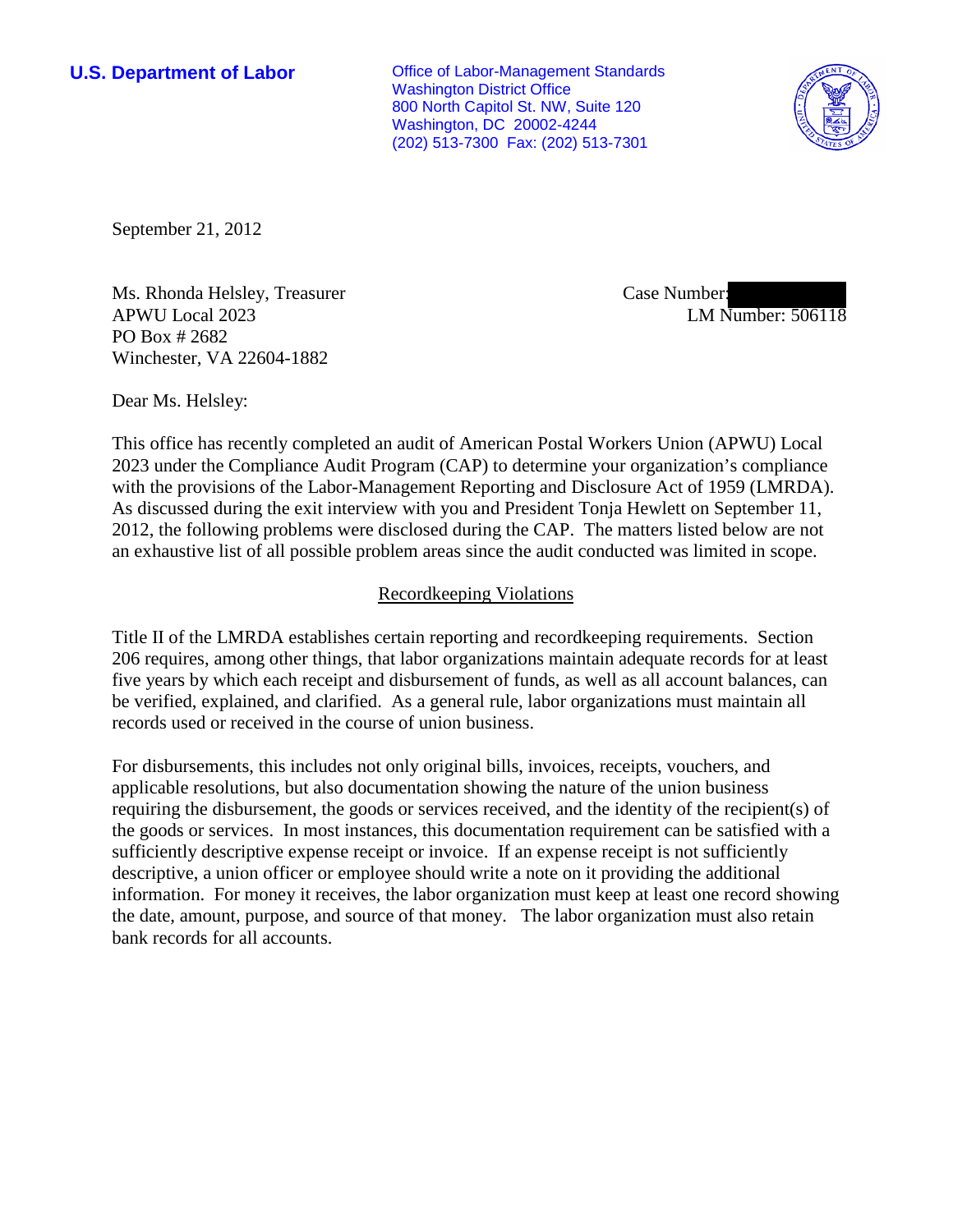The audit of Local 2023's 2011 records revealed the following recordkeeping violations:

1. General Union Expenses

Local 2023 did not retain adequate documentation for some union expenses. For example, on November 23, 2011, check # for \$617.35 was disbursed to the Winchester Star newspaper. There were no receipts for the purchase of the ad and a copy of the ad was not maintained in the union's records.

As noted above, labor organizations must retain original receipts, bills, and vouchers for all disbursements. The president and treasurer (or corresponding principal officers) of your union, who are required to sign your union's LM report, are responsible for properly maintaining union records.

2. Meal Expenses

Local 2023 did not retain receipts for some meal expenses. All meal receipts must be retained.

Local 2023 records of meal expenses did not always include written explanations of union business conducted or the names and titles of the persons incurring the restaurant charges. Union records of meal expenses must include written explanations of the union business conducted and the full names and titles of all persons who incurred the restaurant charges. Also, the records retained must identify the names of the restaurants where the officers or employees incurred meal expenses.

3. Information not Recorded in Meeting Minutes

During the audit, the union advised that the membership authorized prize money for a bowling event that it held during the fiscal year. The membership meeting minutes indicate that the bowling tournament prize money was approved; however, the amount that was approved was not recorded in the meeting minutes. Minutes of all membership or executive board meetings must report any disbursement authorizations made at those meetings.

4. Prizes Given Away to Members at Union Sponsored Events

Local 2023 did not maintain any records to explain the distribution of \$500 provided to a union officer for prizes at its annual bowling tournament. Union disbursements records must include an adequate identification of all money the union disburses. The records should show who received prize money, the date the money was disbursed, and the amount that was disbursed.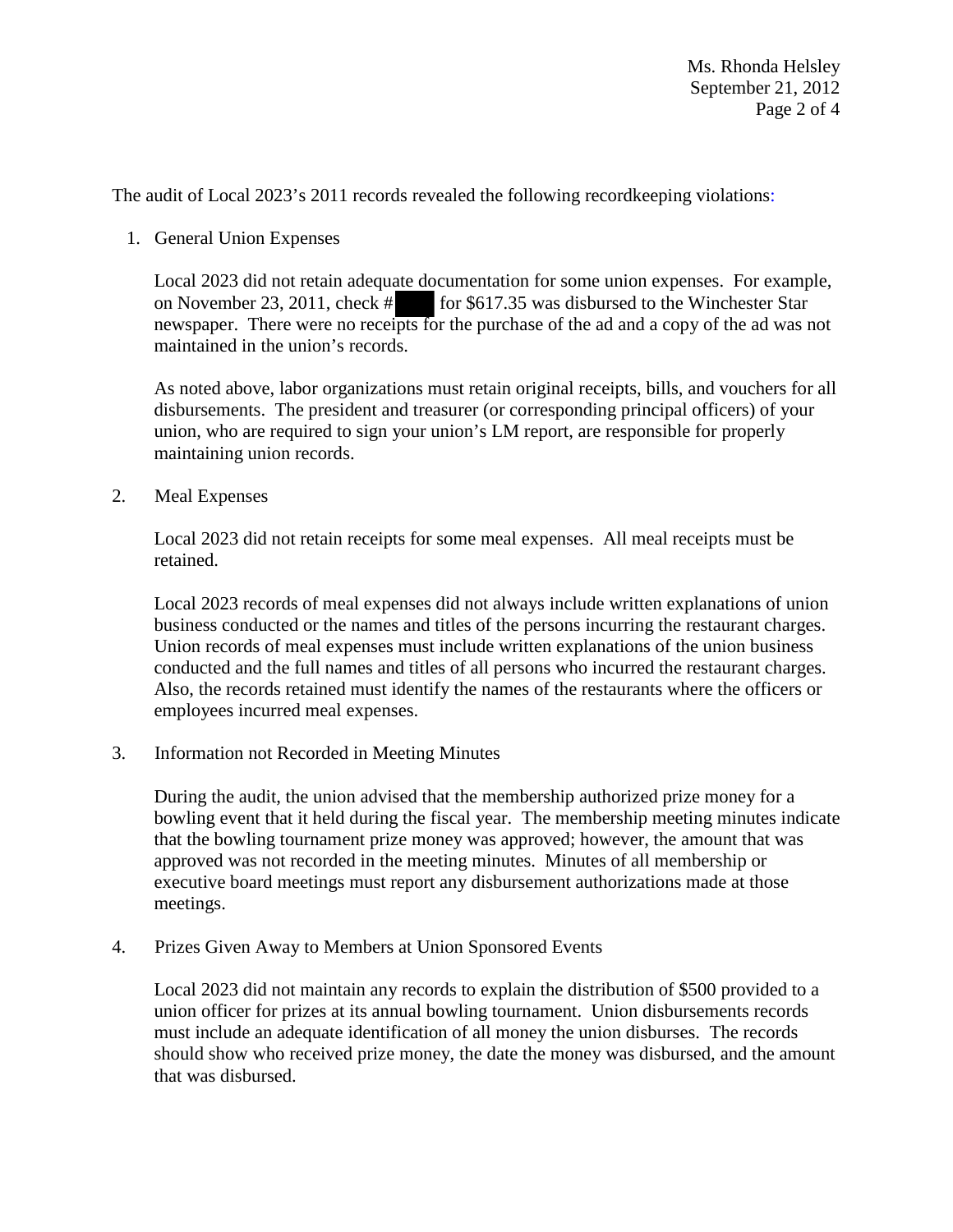Ms. Rhonda Helsley September 21, 2012 Page 3 of 4

Based on your assurance that Local 2023 will retain adequate documentation in the future, OLMS will take no further enforcement action at this time regarding the above violations.

# Reporting Violations

The audit disclosed a violation of LMRDA Section 201(b), which requires labor organizations to file annual financial reports accurately disclosing their financial condition and operations. The Labor Organization Annual Report Form LM-4 filed by Local 2023 for the fiscal year ended December 31, 2011, was deficient in that:

Total Disbursements to Officers (LM-4)

Local 2023 reported \$5,123 for Total Disbursements to Officers and Employees [Item 18] on its LM-4 report for fiscal year ending December 31, 2011. OLMS determined that Local 2023 should have reported \$6,252 in Item 18. The union must report all direct and indirect disbursements to Local 2023 officers and employees in Item 18.

I am not requiring that Local 2023 file an amended LM report for 2011 to correct the deficient item, but Local 2023 has agreed to properly report the deficient item on all future reports it files with OLMS.

## **Other Violations**

The audit disclosed the following other violation:

Inadequate Bonding

The audit revealed a violation of LMRDA Section 502 (Bonding), which requires that union officers and employees be bonded for no less than 10 percent of the total funds those individuals or their predecessors handled during the preceding fiscal year. Local 2023's officers and employees are currently bonded for \$2,500, but they must be bonded for at least \$3,586. Local 2023 should obtain adequate bonding coverage for its officers and employees immediately. Please provide proof of bonding coverage to this office as soon as possible, but not later than October 31, 2012.

## Other Issues

### 1. Former Union Officer Listed on Union Account

The audit disclosed that former Local 2023 Treasurer Edgar Hieshman was listed on the union's certificate of deposit (CD) held at Prior to the conclusion of the audit, Local 2023 removed Hieshman's name from the account. Only current officers should be listed on the union's bank accounts.